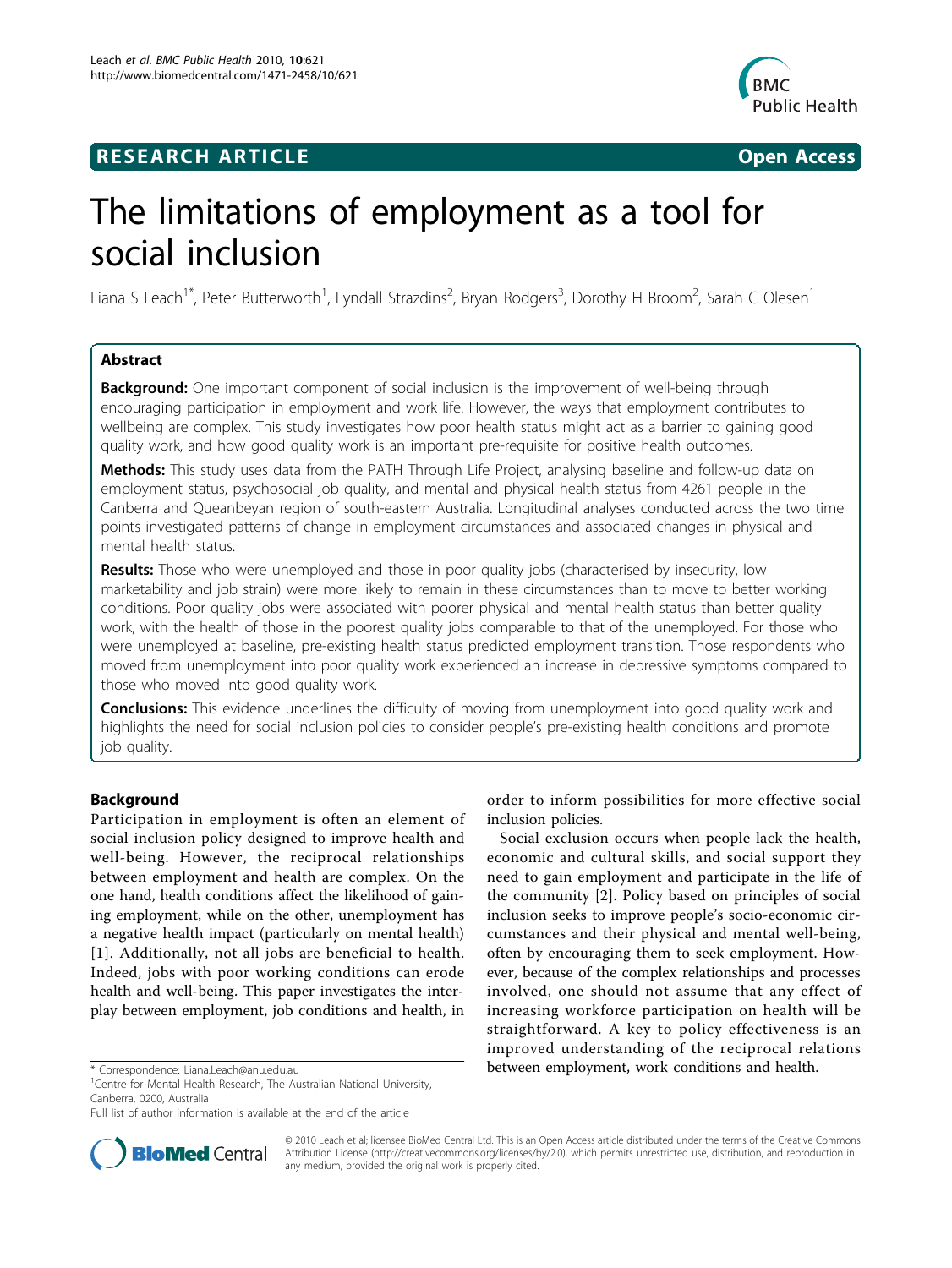#### 'Stickiness' in unemployment and poor quality work

During the last decade most developed countries have experienced booming economies with low unemployment. This positive economic environment has masked a growing division between people who have prospered and those who have not [[3\]](#page-11-0). Rising income inequality and growth in the number of people without livingwage jobs, point to a polarisation of labour markets into good quality employment and a pool of jobs that offer inadequate pay or conditions [[3\]](#page-11-0). There have been suggestions that the rapid expansion of service employment and very low-status, low-paid jobs has reshaped the workforce into those who have good jobs and those who have bad jobs [[4,5](#page-11-0)], with some adults cycling between short-term unemployment and poor quality, insecure work [[3](#page-11-0)].

In addition, some people also get stuck in long-term unemployment. Duration of unemployment is a strong predictor of future employment prospects; that is, the longer someone is unemployed, the less likely they are to find work in the future [[6](#page-11-0)]. Social inclusion policy should be particularly targeted at those individuals caught in cycles of disadvantage, including those who are unemployed and also those in jobs with poor working conditions.

#### Poor health as a barrier to employment and good jobs

A number of personal barriers may explain the 'stickiness' associated with bad jobs and unemployment. Some barriers, such as lack of high school qualifications, poor reading skills at school, and family problems when growing up, may be selection effects that precede adverse employment circumstances [\[7](#page-11-0)]. Poor health is a personal characteristic that may both lead to, or follow on from employment problems. While there is strong evidence that unemployment and bad jobs are associated with poor physical and mental health, less research has examined health as a barrier to employment, and even less has explored health as a barrier to gaining work of reasonable quality.

There is ample cross-sectional research demonstrating that people who are unemployed generally have poorer physical and mental health than those who are employed [[8\]](#page-11-0). A review by Dooley, Fielding and Levi [\[9](#page-11-0)] found that unemployment was associated with biomarkers of poor health such abnormal disturbances in cortisol levels [\[10](#page-11-0)], increased cholesterol [[11](#page-11-0)] and impaired immune reactions [[12\]](#page-11-0), as well as unhealthy behaviours such as excessive alcohol consumption [[13](#page-11-0),[14\]](#page-11-0) and smoking [[15\]](#page-11-0). In addition, mental health indicators such as depression [[16](#page-11-0)], psychiatric admissions [\[17](#page-11-0),[18\]](#page-11-0) and suicide [\[19](#page-11-0)-[22](#page-11-0)] are correlated with unemployment. Research has similarly shown that those in poor quality or stressful jobs generally have worse physical and mental health than those in good quality work [\[23,24\]](#page-11-0).

Previous research has explored whether poor health is a precursor to unemployment (i.e. whether there is a health selection effect) [\[1](#page-11-0),[25\]](#page-11-0). For example, chronic illness is prospectively associated with increased risk of future unemployment [[26](#page-11-0)]. More recent longitudinal research [[27](#page-11-0)] has found evidence of selection into unemployment based on a history of mental illness and diseases of the digestive system. While such studies indicate that poor physical and mental health may reduce the chances of selection into employment, virtually no research has examined whether health might be a barrier to gaining high quality employment. If poor physical and mental health are barriers to employment and/or good quality jobs, people could become entrenched in a cycle of disadvantage where the connection between poor health and exclusion from better quality jobs is reinforced over time. Effective social inclusion policy seeking to increase participation in community and work life needs to understand and target these compounding impacts.

#### Job quality as a barrier to improved health

Although poor health may erode the chances of gaining or improving the quality of employment, the converse is also likely to be true. Having a good job could lead to health improvement - a virtuous cycle. Yet little research has examined whether gaining good quality work is likely to result in improved health. As previously mentioned, not all jobs are equal in terms of the conditions and benefits that they offer. Could it be that the positive health effects of gaining employment might depend on the quality of work obtained?

Longitudinal studies [\[28-30\]](#page-11-0) show some support for the hypothesis that returning to work after a period of unemployment improves mental and physical health. However, stressful or adverse psychosocial work conditions have been linked to poor mental and physical health. Stressful work conditions include excessive demands, poor control, lack of job security and future job prospects, and poor workplace social support [[31,32](#page-12-0)]. Research from the Whitehall II study of British civil servants has shown that physical health problems such as coronary heart disease [[33,34\]](#page-12-0) are linked to stress at work, and a meta-analysis [\[23\]](#page-11-0) similarly concluded that work stressors predict psychological distress.

These findings raise the question as to whether poor psychosocial work conditions (i.e. poor quality jobs) are just as bad for mental and physical health as is unemployment. This question was investigated in a previous study that compared the mental and physical health of people at various points on a job quality continuum [[24\]](#page-11-0). The results showed that mental and physical health were worse for people in jobs with greater psychosocial adversity in comparison to people in jobs with optimal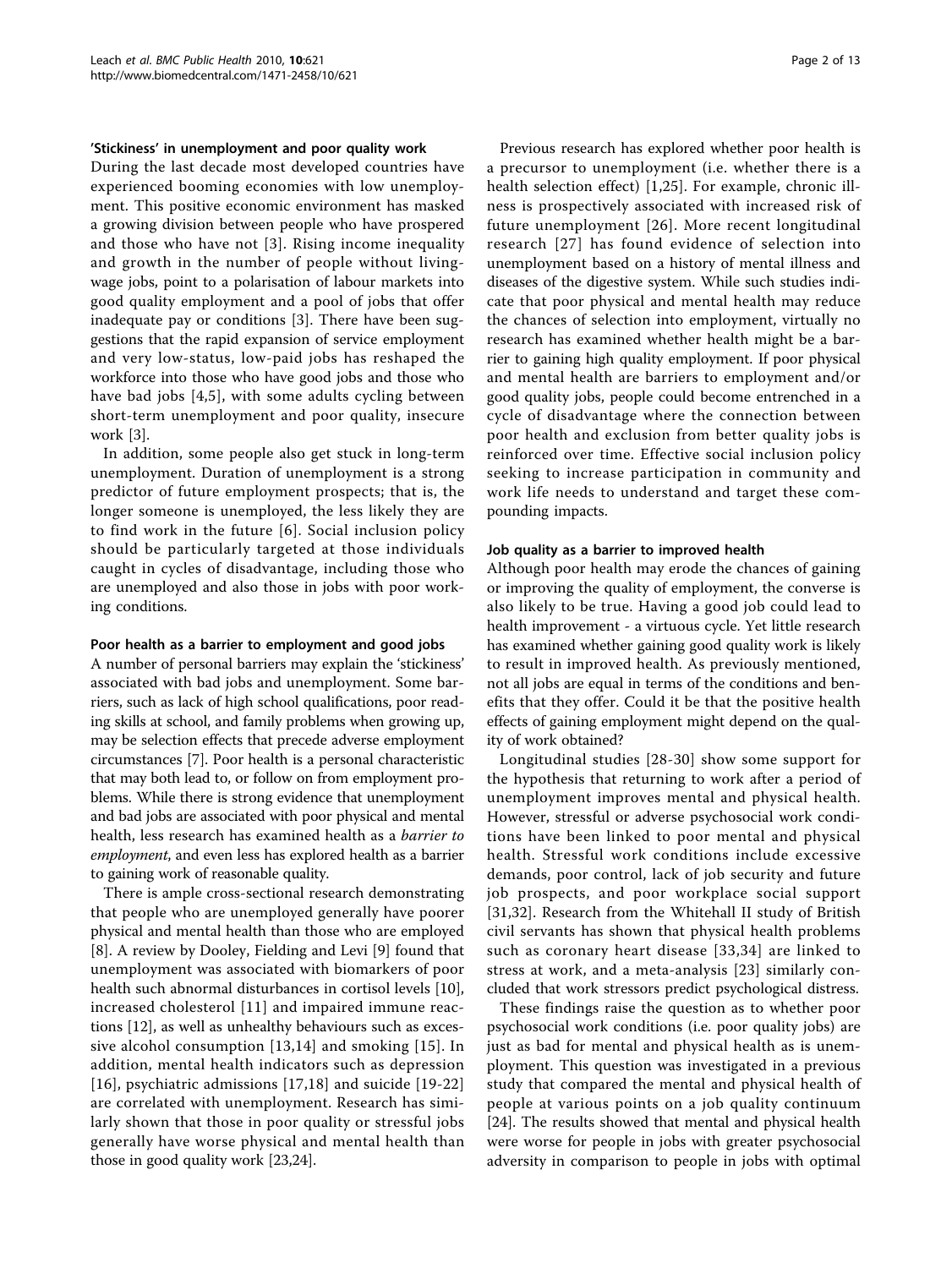work conditions. In addition, there was no significant difference in health of those who were unemployed and those in jobs with high adversity. While the work conducted by Broom and colleagues provides strong crosssectional evidence that both unemployment and poor quality work are associated with poor physical and mental health, it is not clear whether moving from unemployment into poor quality work brings any health benefit or whether health benefits are limited to those who find good quality jobs.

#### Aims and hypotheses

The current study explores how ill health might act as a barrier to gaining good quality work, and how good quality work may be an important pre-requisite for positive health outcomes. Baseline mental and physical health status were examined as potential barriers to gaining employment, and particularly gaining high quality employment. Poor job quality was examined as a barrier to improved mental and physical health amongst those who get jobs. Patterns of change in employment status and job quality across two waves of data, and the associated changes in physical and mental health were used to investigate the following three specific hypotheses:

1) There will be patterns of 'stickiness' in employment and poor quality jobs - i.e. those who are unemployed or in poor quality jobs at baseline will be more likely to remain in these circumstances at follow-up or to move between them, rather than to move into better quality jobs.

2) Poor mental and physical health status will act as a barrier to gaining employment, particularly high quality employment - i.e. those with better health at baseline will be more likely to move from unemployment into high quality jobs than those with poorer health who will be more likely to remain unemployed or move into poor quality jobs.

3) Those who move from unemployment into paid work will have improved health outcomes; however, this will only be the case for those who move into high quality jobs. In other words, job quality will determine the health effects that gaining employment bestows.

# Methods

#### Participants

The PATH Through Life Project is a longitudinal, community survey assessing the health and well-being of the residents of Canberra and Queanbeyan (NSW) in Australia. It follows three cohorts of participants, initially aged 20-24, 40-44 and 60-64, interviewing them once every four years over a planned 20 year period. The current study used data from the 20s and 40s cohorts only, as work conditions were not assessed for those in the oldest cohort. Wave 1 (collected in the year 2000) participants were randomly selected from the Canberra and Queanbeyan electoral rolls. Australians aged 18 and above are required to register on the electoral roll, with few exceptions. Potential participants were drawn from a 10-year age range, as this was the minimum age range released for research purposes by the Australian Electoral Commission at this time. To contact participants aged 20-24, an introductory letter explaining the study was sent to 12414 people listed as 20-29 year olds on the electoral role. To contact participants aged 40-44 the letter was sent to 9033 people listed as 40-49 year olds. In the 20s age group, a total of 4105 people were in the correct age group and could be located, 58.6% agreed to be interviewed ( $n = 2404$ ). In the 40s age group, a total of 3919 people were in the correct age group and could be located, 64.6% agreed to be interviewed (n = 2404).

At Wave 2 (collected in 2003 and 2004), 89% and 93% of participants were re-interviewed (52.1% and 60.1% of original sample) (ns = 2139, 2354). Currently, Wave 3 (collected in 2007) data are available only for the 20s cohort, where 82% of participants from Wave 1 were reinterviewed (48.2% of original sample) ( $n = 1978$ ). Details for the specific sample used in the current paper are provided in the 'statistical analyses' section. Further information about the PATH sample has been previously published [[35\]](#page-12-0). The PATH study was approved by the Australian National University's Human Research in Ethics Committee. Use of the data is not openly available to those outside the Chief Investigators of the project and their research teams. However, members of the research community who are interested in using the data can apply to the PATH governance committee for access.

Each of the 20s and 40s cohorts has two time points of data about work conditions available (which we labelled 'baseline' and 'follow-up' for this analysis). For the 40s cohort, data is available on work conditions at Waves 1 and 2 of data collection (2000 and 2004), while for the 20s cohort questions about work conditions were included at Waves 2 and 3 (2003 and 2007). Comparable data from both the 20s and 40s cohorts were pooled in the current study to maximise the power to detect effects. So, due to differences in when the job quality data was collected, 'baseline' and 'follow-up' represent data from Waves 2 and 3 for the 20s cohort, and Waves 1 and 2 for the 40s cohort. Figure [1](#page-3-0) provides a flow chart of the number of participants in the 20s and 40s sample groups across the waves, and how data from each wave and age group were combined.

#### Survey Procedure

For Wave 1, persons were randomly selected from the electoral roll and sent a letter with information about the survey, explaining that an interviewer would contact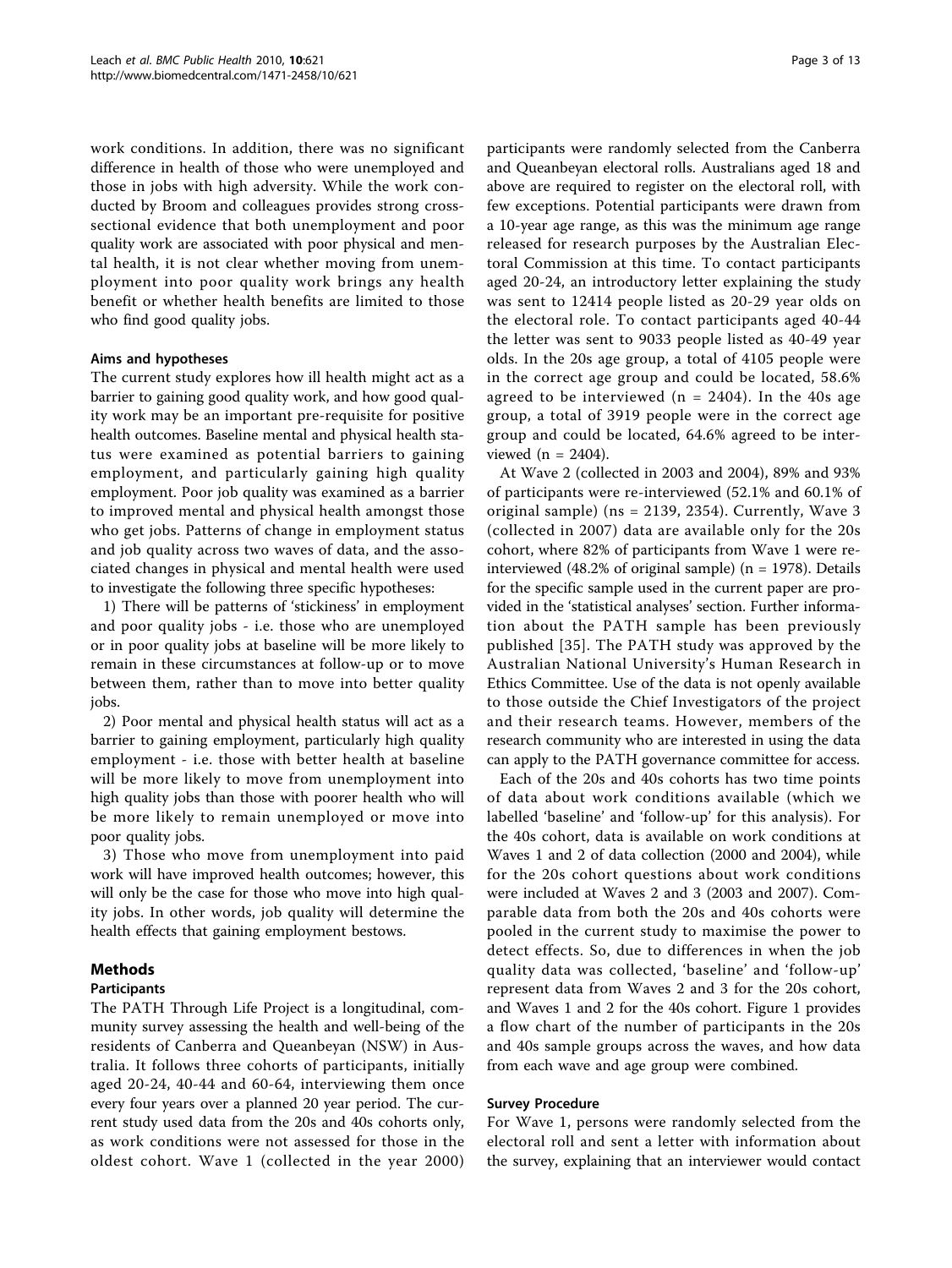<span id="page-3-0"></span>

them. A convenient time and place for the interview was arranged for those who agreed to participate. The interview took one-and-a-half to two hours and was usually conducted at the person's home or at the Centre for Mental Health Research in Canberra. The interviewer took the participant through the first set of questions, demonstrating how to enter responses into a palmtop personal computer using Surveycraft software. The majority of the survey was then completed by the respondent alone, including the work conditions questions. For Wave 2 of the survey, participants were recontacted by telephone approximately 4 years later and asked whether they would participate in the second wave of the study. This procedure was repeated for Wave 3. A consistent interview process was used across all waves.

# Measures

The measures used in this paper and described below were consistent across all time points of data collection. Measures were dichotomised in a number of cases to replicate those used in previous, related published works [[24,](#page-11-0)[31\]](#page-12-0).

# Employment and job quality measures

Employment status consisted of three categories to represent current labour force participation. Participants were coded as '1' if they were employed either full or part-time, as '2' if they were unemployed and looking for work, and '3' if they were not participating in the labour force.

A job adversity measure was created by combining three key measures of work related psychosocial stress; job strain, job insecurity and job marketability (each of these measures is described below).

Job strain is a measure of both job demands and job control. 4 items assessed job demands, such as "Do you have to work very fast?", and 15 items assessed job control, such as "Others take decisions concerning my work". There were four response categories available for each item, 1 "often", 2 "sometimes", 3 "rarely" and 4 "never". These 19 items were taken from the Whitehall study [[36\]](#page-12-0), which originally adapted the items from the Job Content Questionnaire [\[37](#page-12-0)]. Total scale scores for job demands and job control were created by averaging the total scores of the relevant items. Following the methodology adopted by Broom, D'Souza, Strazdins et al. [[24\]](#page-11-0) and Strazdins, D'Souza, Lim, et al. [[31](#page-12-0)], these scales were then dichotomised at the median (20s cutoffs for both time points: demands  $= 3.11$ , control  $=$ 2.75; 40s cut-offs for both time points: demands = 3.22, control = 2.75), and the two variables were combined to create a measure of job strain. High job strain "1" was defined as low job control (below the median scale score) and high job demands (above the median scale score), whereas all other combinations indicated low job strain "0".

Perceived job insecurity was measured by the question "How secure do you feel about your job or career future in your current workplace?" Possible responses were 1 "not at all secure", 2 "moderately secure", 3 "secure" and 4 "extremely secure". Those who answered either "not at all" or "moderately secure" were categorised as having high job insecurity "1", while the other categories represented low job insecurity "0". Perceived job marketability (ability to get another job) was measured using the question "If you lost your present job, how difficult do you think it would be to get another job with the same pay and hours?" Response options were: 1 "not at all difficult", 2 "moderately difficult", 3 "difficult", 4 "extremely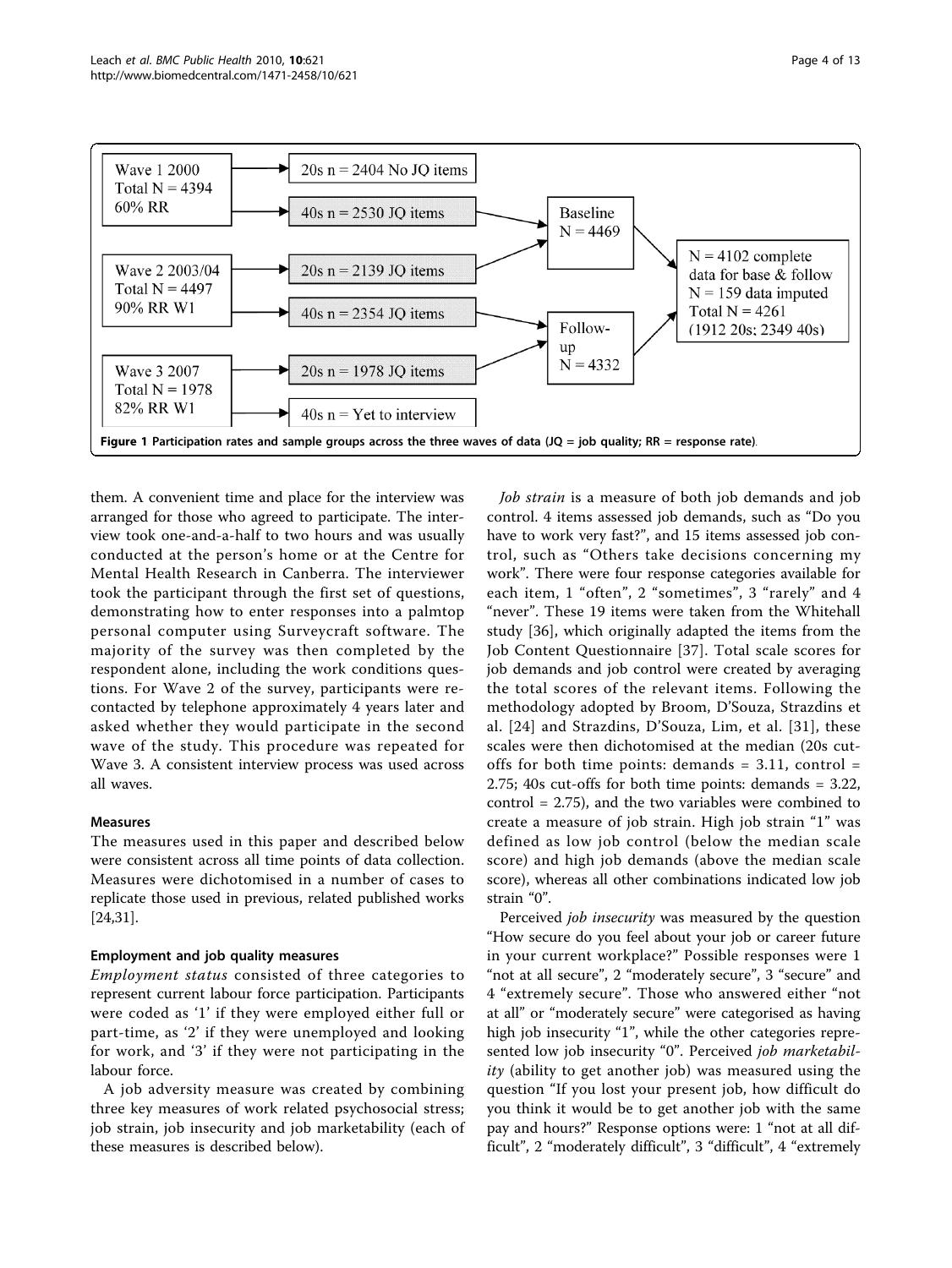<span id="page-4-0"></span>difficult". Those who said finding another job would be difficult or extremely difficult were categorised with low marketability "1". As in Boom, D'Souza, Strazdins et al. [[24\]](#page-11-0), we included measures of job insecurity and job marketability in our overall measure of job quality, because of their relevance to (and ability to somewhat account for) the influence of the contemporary labour market.

An overall measure of job quality or an employment continuum was created by summing the reported number of adverse work conditions (high job strain, high job insecurity and low job marketability) and ranged from 0 to 3. Further details on this measure of job quality are available in Broom, D'Souza, Strazdins et al. [[24](#page-11-0)] and see Grzywacz and Dooley [[38\]](#page-12-0) for a similar approach. Previous research conducted by Strazdins, D'Souza, Lim, et al. [\[31](#page-12-0)] supports the approach of constructing a composite measure. This research suggests that pooled measures of job strain and insecurity provide a better description of contemporary work stress than either measure alone. In all analyses except the replication of Broom et al. (Study 2, Table 1), this employment continuum was recoded into two categories to ensure adequate cell sizes: a) those participants who experienced either 0 or 1 adverse condition ("0" low job adversity), and b) those participants who experienced either 2 or 3 adverse conditions ("1" high job adversity). It should be noted that although the term job quality is used throughout this paper to refer to the composite measure of job characteristics, the marketability item is also closely related to individual qualifications and labour market conditions.

# Health measures

Depression and anxiety were assessed using the Goldberg Anxiety and Depression Scales [\[39\]](#page-12-0). Each scale consists of nine items that assess psychiatric symptoms. These were summed to give two total scale scores ranging from 0 to 9. As in Broom, D'Souza, Strazdins et al. [[24](#page-11-0)] cutoffs close to the upper octile were used to dichotomise the continuous scores for each scale. The nearest cut-off for the depression subscale (>6 for both age groups) identified 15% of respondents as depressed at baseline, and

14% as depressed at follow-up. The nearest cut-off for the anxiety subscale (>7 for both age groups) identified 18% of respondents as anxious at baseline, and 17% as anxious at follow-up. These prevalence rates are reasonable indicators of significant symptomology and approximate clinical diagnostic criteria. The 2007 Australian National Survey of Mental Health found that the 12 month prevalence of any affective disorder was 6.2% and the 12 month prevalence of any anxiety disorder was 14.4% [[40\]](#page-12-0). These rates increase to 8.0% and 17.3% when restricted to an age range of 24-48.

The short-form physical health summary (SF-12) was used to assess physical functioning [[41](#page-12-0)]. Similar to the mental health measures, scores for the SF-12 were dichotomised close to the lower octile (<43 for both age groups), identifying 11% as having physical health problems at baseline and 13% at follow-up.

#### Covariates

Demographic measures adjusted for in the analyses (at baseline) were gender, years of education and marital/ partner status (1 "married/de facto", 2 "separated/ divorced/widowed", and 3 "never married"). Major life events in the last 6 months, including serious injury/illness, death of a close family member, and relationship problems (1 "experienced" and 0 "not experienced"), were also controlled for in the analyses. In the absence of information about income, participants were asked about their *financial circumstances*: "Have you or your family had to go without things you really needed in the last year because you were short of money?" Possible response options were: 1 "yes often", 2 "yes sometimes" and 3 "no". As negative affectivity has been previously linked to work stress and self-reported health this personality trait was assessed and adjusted for using the 7 item Behavioural Inhibition Scale (BIS) [\[42](#page-12-0)].

#### Statistical analyses

A large majority of participants ( $n = 4102, 88\%$ ) had complete data at both baseline and follow-up. 398 participants (9%) dropped out of the survey after baseline, and were excluded from the analyses. 56% of this group of non-respondents were in the 20s age group, 54%

Table 1 Employment pathways in association with health status at follow-up ( $n = 90$ )

|                                                            | Follow-up health status |                     |                             |  |
|------------------------------------------------------------|-------------------------|---------------------|-----------------------------|--|
|                                                            | Depression OR (95% CI)  | Anxiety OR (95% CI) | Physical Health OR (95% CI) |  |
| Employment pathway from baseline to follow-up <sup>a</sup> |                         |                     |                             |  |
| Pathway 1 (high quality)                                   | .00                     | L.OO                | 1.00                        |  |
| Pathway 2 (low quality)                                    | 5.43 (2.17-13.58)**     | 1.91 (.80-4.56)     | $.68$ $(.22-2.13)$          |  |
| Pathway 3 (unemployed)                                     | 1.58 (.57-4.40)         | 2.08 (.73-5.94)     | 1.70.53-5.46)               |  |

Notes. Calculated using Logistic Regression. Imputed data used for calculations. \* Significance <.05, \*\* Significance <.001. The model shown was adjusted for baseline health status, gender, age group, education and partner status.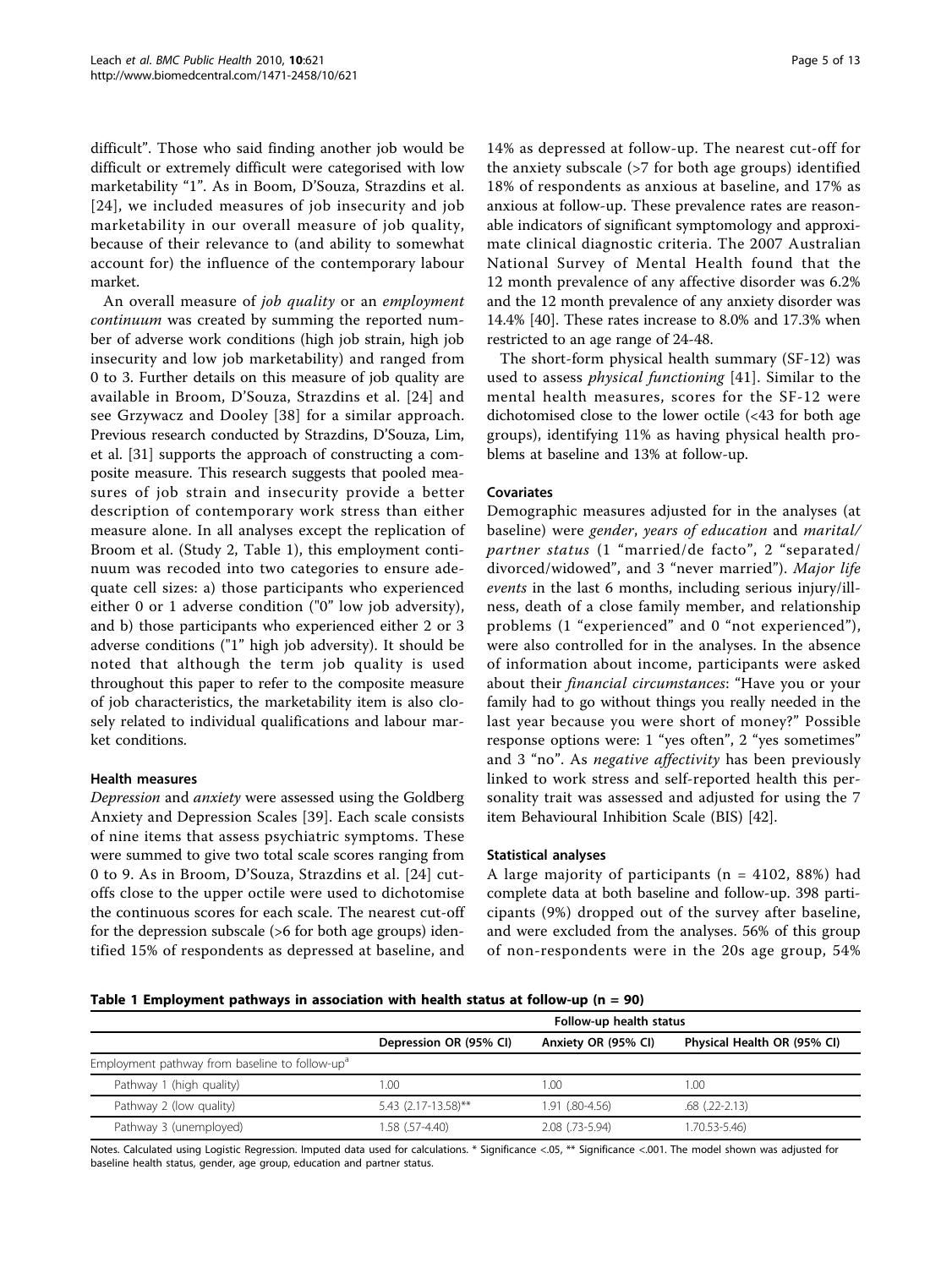were male, 5.5% were unemployed at time 1, and their average scores on the Goldberg Depression and Anxiety scales were 2.96 and 3.86. To minimise concern about attrition leading to biased findings, data from these participants were used to weight the analyses to account for their exclusion. Inverse probability weights were calculated by using variables relevant to the analyses (time 1 employment, job quality, mental health, life events, marital status, financial problems) to predict participant drop-out after baseline.

A further 10 cases were omitted due to missing data on more than 25% of the variables included in the analyses. The full set of variables was used to impute missing data for a further 159 cases, with 80% of these cases requiring imputation of two or fewer variables. Missing data were imputed using the expectation-maximisation algorithm is SPSS MVA procedure in version 17.0. The algorithm used is described by Enders [[43](#page-12-0)]. The key assumption in this approach is the missingness is either completely random or can be predicted from observed values (missing at random; MAR). MAR is an untesTable [1s](#page-4-0)sumption but given the small proportion of data imputed, the effect of any violation of the MAR assumption would be negligible. The final sample included was 4261 (1912 from the 20s age group and 2349 from the 40s age group) with 47% male and 53% female (see Figure [1\)](#page-3-0). The hypotheses under investigation were tested in three sub-studies:

Study 1: stickiness of unemployment and low quality jobs Initially, cross-tabulations examined the number of participants within each of the employment and job condition categories at baseline and follow-up, and the transitions across time points. This analysis compared the number of participants found to make each transition, with the number of participants expected to make the transition based on chance (expected cell frequencies). This first study included 'not in the labour force' as an employment category to provide descriptive information about the number of people moving in and out of this state. However, as 'not in the labour force' is a heterogeneous group in terms of life circumstances and health status, respondents in this category at either baseline or follow-up were not included in studies 2 and 3. A separate, detailed investigation should be undertaken at a later stage to explore the barriers specific to moving into and out-of the labour force, and the effects on health, taking account of the heterogeneity of this group.

# Study 2: health barriers to gaining employment

Multinomial logistic regression (MLR) was used to examine physical and mental health as barriers to gaining employment, particularly high quality employment, for those initially unemployed; that is whether baseline mental and physical health status predicted the type of employment pathways between baseline and follow-up. Those who moved from unemployment into high quality jobs were compared to those who remained unemployed and those who moved into poor quality jobs. All MLRs in Study 2 (Table [2\)](#page-6-0) adjusted for basic sociodemographic factors (gender, age group, education, partner status). Other potential confounders (financial problems, negative affectivity, serious injury/illness/ assault death of a close family relative and relationship problems) were not included as the limited sample size introduced to a lack of variability (singularity) in these factors. In addition, supplementary univariate analyses suggested their contribution to the MLR models was minimal.

# Study 3: health outcomes following movement into paid work

Logistic regression (LR) models examined the effect of employment status on health status at follow-up, with adjustments for the effects of employment status and health at baseline. LR was also used to examine the effect of job quality on health status at follow-up, again with adjustments made for baseline status. This second analysis compared the highest job quality category (employed with no adverse work conditions) with the other three categories of job quality (1-3 adverse work conditions) and with the unemployed group, and a further comparison was made between the unemployed and the '3 adverse work conditions' category. These models (shown in Tables [3](#page-6-0) and [4\)](#page-7-0) adjusted for all potential confounders (gender, age group, education, partner status, financial problems, negative affectivity, serious injury/illness/assault death of a close family relative and relationship problems).

Further analyses examined whether change in employment status across two waves predicted change in physical and mental health status. These analyses focused on identifying the physical and mental health consequences of pathways from unemployment. LR was used to examine whether mental and physical health at follow-up was influenced by the type of employment transition undertaken. This final set of LRs (Table [1\)](#page-4-0) adjusted for basic socio-demographic factors (gender, age group, education, partner status).

#### Results

#### Descriptive statistics

Table [5](#page-7-0) provides descriptive statistics on employment status and job quality within the sample. At both baseline and follow-up the majority of respondents were employed. Only 2.6% of participants at baseline and 2.0% at follow-up were unemployed, and 7.3% and 8.0%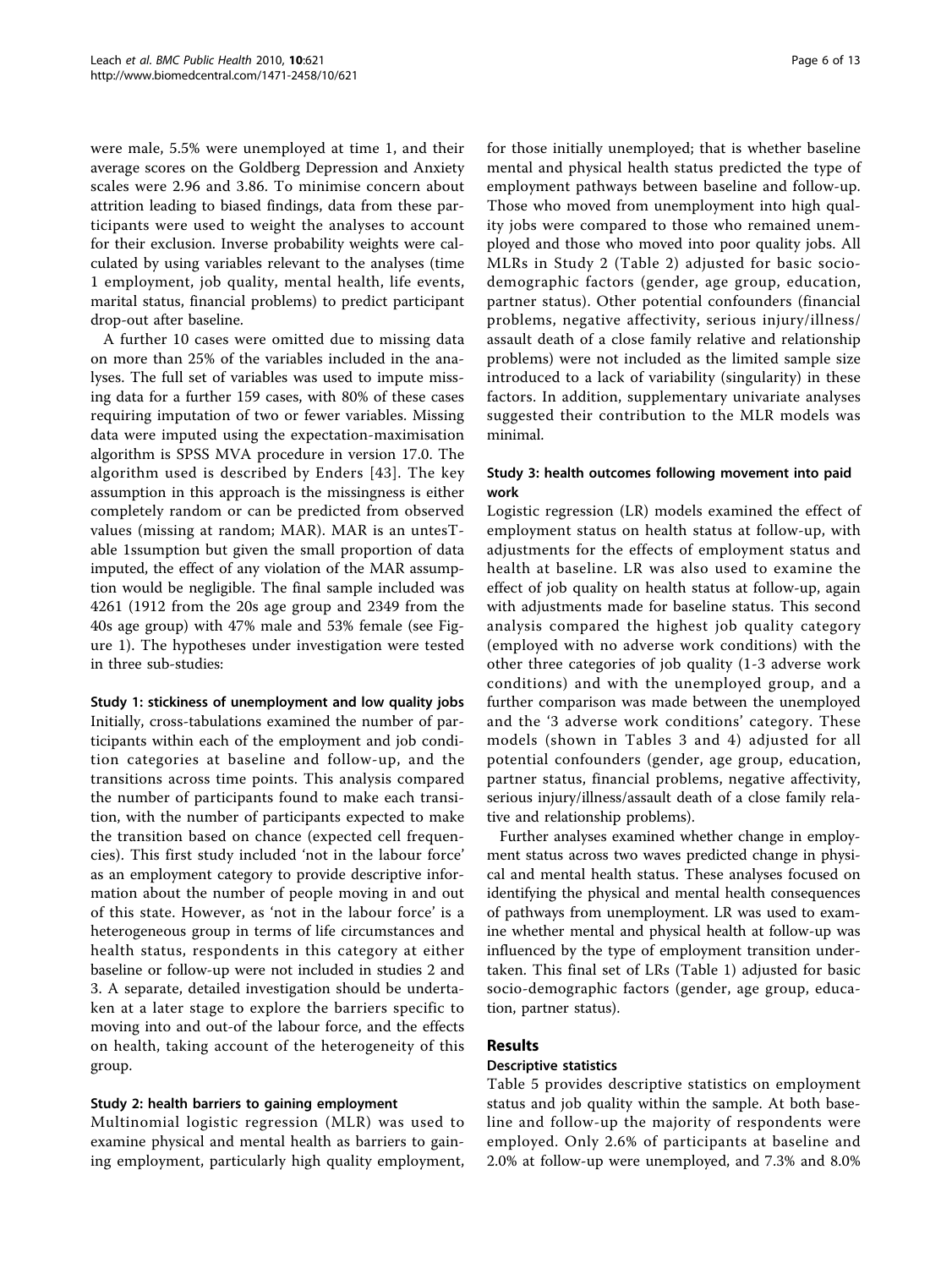|                           | Employment pathway from unemployment at baseline |                                              |                                               |  |
|---------------------------|--------------------------------------------------|----------------------------------------------|-----------------------------------------------|--|
|                           | Pathway 1 To high quality jobs OR<br>(95% CI)    | Pathway 2 To low quality jobs OR<br>(95% CI) | Pathway 3 Remaining unemployed OR<br>(95% CI) |  |
| Baseline health<br>status |                                                  |                                              |                                               |  |
| Depression                | 1.00                                             | 7.39 (3.16-17.27)**                          | 2.56 (.94-6.99)                               |  |
| Anxiety                   | 1.00                                             | 1.87 (.78-4.50)                              | 2.93 (1.08-7.96)*                             |  |
| Poor physical<br>health   | 1.00                                             | $.76$ $(.19-2.9)$                            | 5.83 (1.72-19.81)*                            |  |

<span id="page-6-0"></span>Table 2 Baseline health status in association with pathways from unemployment  $(n = 90)$ 

Notes. Calculated using Multi-nomial Logistic Regression. Imputed data used for calculations. \* Significance <.05, \*\* Significance <.001. The model shown was adjusted for baseline health status, gender, age group, education and partner status.

were not in the labour force at each time point. Relatively few participants experienced 2 adverse work conditions (17.1% at baseline; 15.1% at follow-up), and still fewer experienced 3 (3.8% at baseline; 2.9% at follow up). Most experienced 0 or 1 adverse job conditions.

Study 1: stickiness of unemployment and low quality jobs Table [6](#page-8-0) shows that the majority of participants remained stable in their employment situations, with 93.9% of those who were employed at baseline remaining employed at follow-up, 13.8% of those unemployed remaining so, and 46.6% of those not in the labour force remaining so (in all three cases this was significantly more than the expected frequencies for these cells). The majority of people not in the labour force across both time points were female (86.8%) and in the 40s age group (67.4%). Fewer people than expected moved from employment to unemployment (observed n = 57 vs. expected  $n = 76$  or employment to not in the labour force (observed  $n = 178$  vs. expected  $n = 308$ ); however more people than expected moved between the categories of unemployment and not in the labour force (observed  $n = 19$  vs. expected  $n = 9$ ; observed  $n = 12$  vs. expected  $n = 6$ ).

Table [6](#page-8-0) also shows the number of people who made each employment status and job quality transition from baseline to follow-up. The second and third rows are of primary interest. The third row reports the transitions made by those initially employed in low quality jobs (2 or 3 adverse conditions). The data show that fewer of these people moved into high quality jobs (with 0 or 1 adverse condition) than would be expected by chance alone (observed  $n = 477$  and expected  $n = 602$ ). Also,

twice as many people as expected remained in low quality jobs across both time points (observed  $n = 270$  and expected  $n = 121$ ). The fourth row reports the transitions made by those initially unemployed. Similarly, the data indicate that fewer people moved from unemployment into high quality jobs than would be expected by chance alone (observed  $n = 54$  and expected  $n = 82$ ) and more people than expected remained unemployed across both time points (observed  $n = 15$  and expected  $n = 2$ ). It was also hypothesised that there would be a tendency for people to move between states of unemployment and low quality jobs, but this was not found to be the case (see non-bolded cells).

#### Study 2: health barriers to gaining employment

This study reports analyses which investigate whether the type of employment transition from baseline to follow-up was predicted by baseline health status.

Table 2 assesses whether the physical and mental health status of those unemployed at baseline is associated with subsequent employment status, examining the three pathways shown in Figure [2](#page-8-0). In comparison to those who moved into a high quality job, those who took a low quality job were more likely to be depressed  $(OR = 7.39)$  at baseline. Those who remained unemployed were also more likely to be anxious ( $OR = 2.93$ ) and have physical health problems  $(OR = 5.83)$ .

A further analysis directly compared those who remained unemployed and those who transitioned into poor quality jobs. The findings showed that, compared to those who remained unemployed, those who transitioned into poor quality jobs were more likely to be depressed at baseline  $(OR = 2.89 (95\% CI = 1.01-8.25)),$ 

Table 3 Employment status at follow-up in association with health status at follow-up (n = 3755)

| Employment continuum at T2 | Depression OR (95% CI) | Anxiety OR (95% CI) | Poor physical health OR (95% CI) |
|----------------------------|------------------------|---------------------|----------------------------------|
| Employed                   | .00                    |                     | .00                              |
| Unemployed                 | $2.33$ (1.35-4.03)*    | 1.41 (.80-2.47)     | 2.33 (1.38-3.94)*                |

Notes. Calculated using Logistic Regression. Imputed data used for calculations. \* Significance <.05, \*\* Significance <.001. The model shown was adjusted for baseline employment and health status, age group, gender, education, marital status, financial problems, negative affectivity (behavioural inhibition), serious injury/illness/assault, death of a close family relative and relationship problems.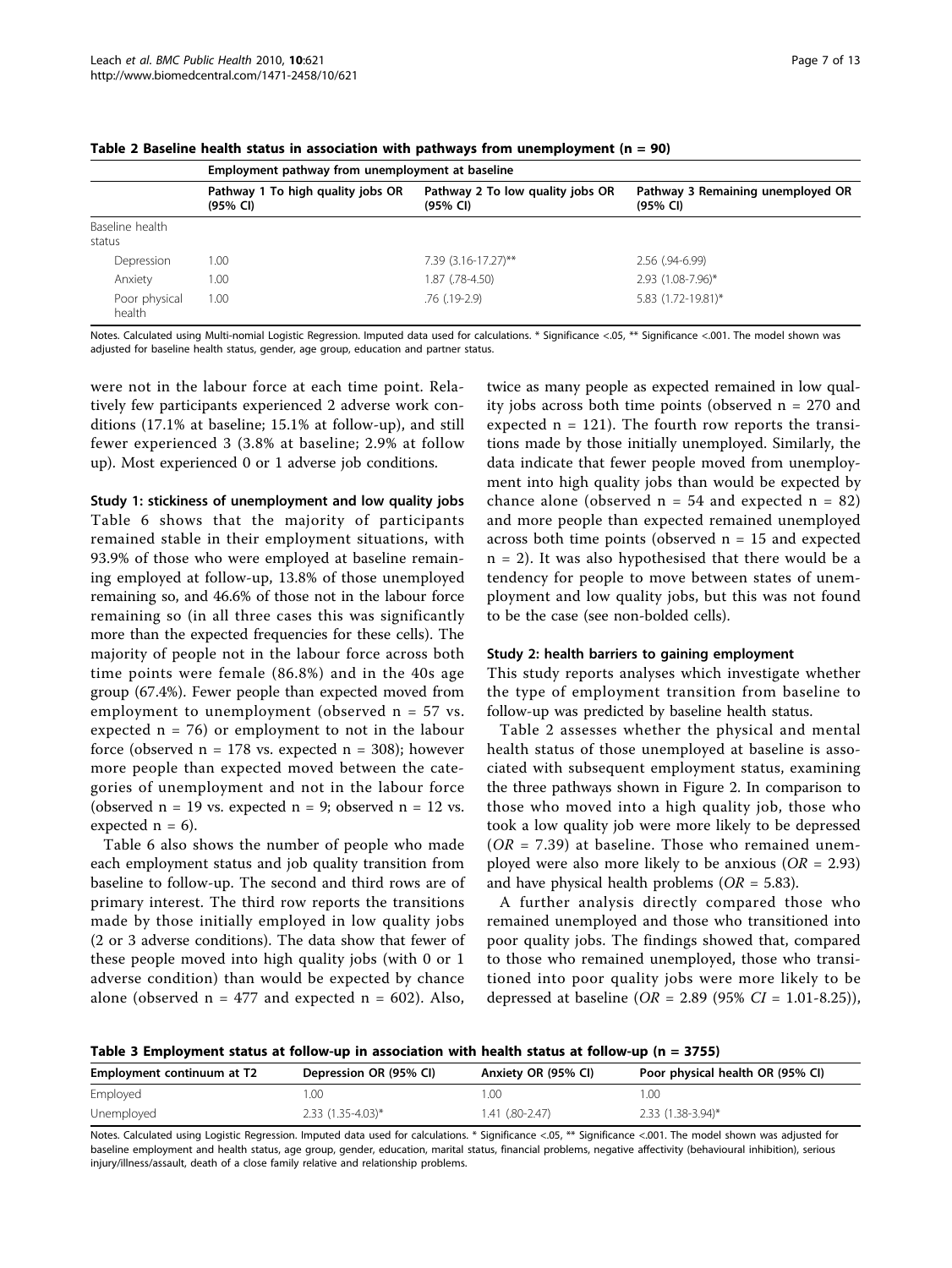<span id="page-7-0"></span>

| Employment continuum at T2 | Depression OR (95% CI)  | Anxiety OR (95% CI)     | Poor physical health OR (95% CI) |
|----------------------------|-------------------------|-------------------------|----------------------------------|
| 0 adverse conditions       | .00                     | 00.1                    | 1.00                             |
| adverse conditions         | $2.03$ (1.56-2.63)**    | $1.64$ $(1.30-2.07)$ ** | $1.57$ (1.22-2.02)**             |
| 2 adverse conditions       | 2.58 (1.87-3.56)**      | 2.45 (1.83-3.29)**      | $1.25$ (.89-1.76)                |
| 3 adverse conditions       | 5.24 (3.08-9.57)**      | $3.23$ (1.87-5.59)**    | $1.91(1.06-3.42)^{*}$            |
| Unemployed                 | 4.12 $(2.34 - 7.27)$ ** | 2.16 (1.21-3.86)**      | 2.95 (1.71-5.09)**               |

Notes. Calculated using Logistic Regression. Imputed data used for calculations. \* Significance <.05, \*\* Significance <.001. The model shown was adjusted for baseline employment and health status age group, gender, education, marital status, financial problems, negative affectivity (behavioural inhibition), serious injury/illness/assault, death of a close family relative and relationship problems.

but less likely to have physical health problems (OR=.13  $(95\%$  CI=.03-.60)).

#### Study 3: health outcomes following movement into paid work

Next we extend the analyses first reported by Broom, D'Souza, Strazdins et al. (2006), considering health status by employment status and job quality. In comparison, our analyses controlled for baseline health (a potential major confounder) and added in a second age cohort. The data shown in Table [3](#page-6-0) compares the health of those who were employed with those who were unemployed, adjusting for baseline employment and health status, and additional potential confounders. The odds of experiencing depression were significantly greater among those who were unemployed than for those who were employed ( $OR = 2.33$ ). The results for anxiety were not significant ( $OR = 1.41$ ). The odds of having poor physical health were also significantly greater for the unemployed  $(OR = 2.33)$  than the employed. No interactions were found between employment status and age group, or between employment status and gender, for any of the health variables.

Table 4 compares the health status at follow-up of people in jobs with no adverse conditions with people

|  | Table 5 Employment and job quality status at baseline |  |  |  |
|--|-------------------------------------------------------|--|--|--|
|  | and follow-up                                         |  |  |  |

|                   | Baseline ( $n = 4261$ )               | Follow-up ( $n = 4261$ )              |
|-------------------|---------------------------------------|---------------------------------------|
|                   | Employed = $3843$ (90.2%)             | Employed = $3836(90.0\%)$             |
| Employment        | Unemployed = $109$ (2.6%)             | Unemployed $= 84$ (2.0%)              |
|                   | Not in LF = $309$ (7.3%)              | Not in LF = $341$ (8.0%)              |
|                   | Baseline (n = $3843^*$ )              | Follow-up (n = $3836^*$ )             |
|                   | 0 adverse cond $=$ 1636<br>$(42.6\%)$ | 0 adverse cond $=$ 1728<br>$(45.0\%)$ |
| Continuum         | 1 adverse cond $= 1404$<br>(36.5%)    | 1 adverse cond $= 1418$<br>$(37.0\%)$ |
| (median<br>split) | 2 adverse cond. $= 656$<br>$(17.1\%)$ | 2 adverse cond $=$ 573<br>$(15.1\%)$  |
|                   | 3 adverse cond $= 147$<br>(3.8%)      | 3 adverse cond $= 111$<br>$(2.9\%)$   |

Notes. Imputed data used for calculations. \* Subgroup of respondents who were employed. Adverse condition is a count of high job strain, high job insecurity and low marketability.

experiencing one, two or three adverse psychosocial job conditions and those who were unemployed, again adjusting for baseline work and health characteristics. Experiencing psychosocial job adversities and being unemployed were associated with poorer physical and mental health status than experiencing no work adversity. For both depression and anxiety, the odds of poor health were greatest for those experiencing three adverse working conditions. For physical health, the odds of experiencing poor health were greatest for the unemployed. Again, no interactions were found between employment status and age group, nor employment status and gender for any outcome. In testing for differences between those who had the poorest quality jobs (3 adverse conditions) and the unemployed, no significant differences were shown for depression, anxiety or physical health.

The findings from Table 4 are supported by Figure [3](#page-9-0). The figure indicates that the percentage of participants with mental and physical health problems at follow-up increased with the number of job adversities experienced and that those who were unemployed reported similar levels of physical and mental health problems as those in the poorest quality jobs.

Further analyses investigated whether the type of transition in employment status (moving from unemployment into a high quality job versus alternative transitions) predicted follow-up health status.

In comparison to respondents who moved from unemployment into high quality jobs (pathway 1), those who moved into low quality jobs were more likely to report experiencing depression at follow-up ( $OR = 5.43$ ). A direct comparison was also made between those who remained unemployed and those who moved into poor quality jobs. The findings(Table [1\)](#page-4-0) showed that those who took up poor quality jobs were significantly more likely to be depressed at follow-up than those who remained unemployed ( $OR = 3.44$  (95%  $CI = 1.14 - 10.39$ )).

# **Discussion**

The current study provides insight into the complexities surrounding the relationships between employment, physical and mental health, and job quality. Each of the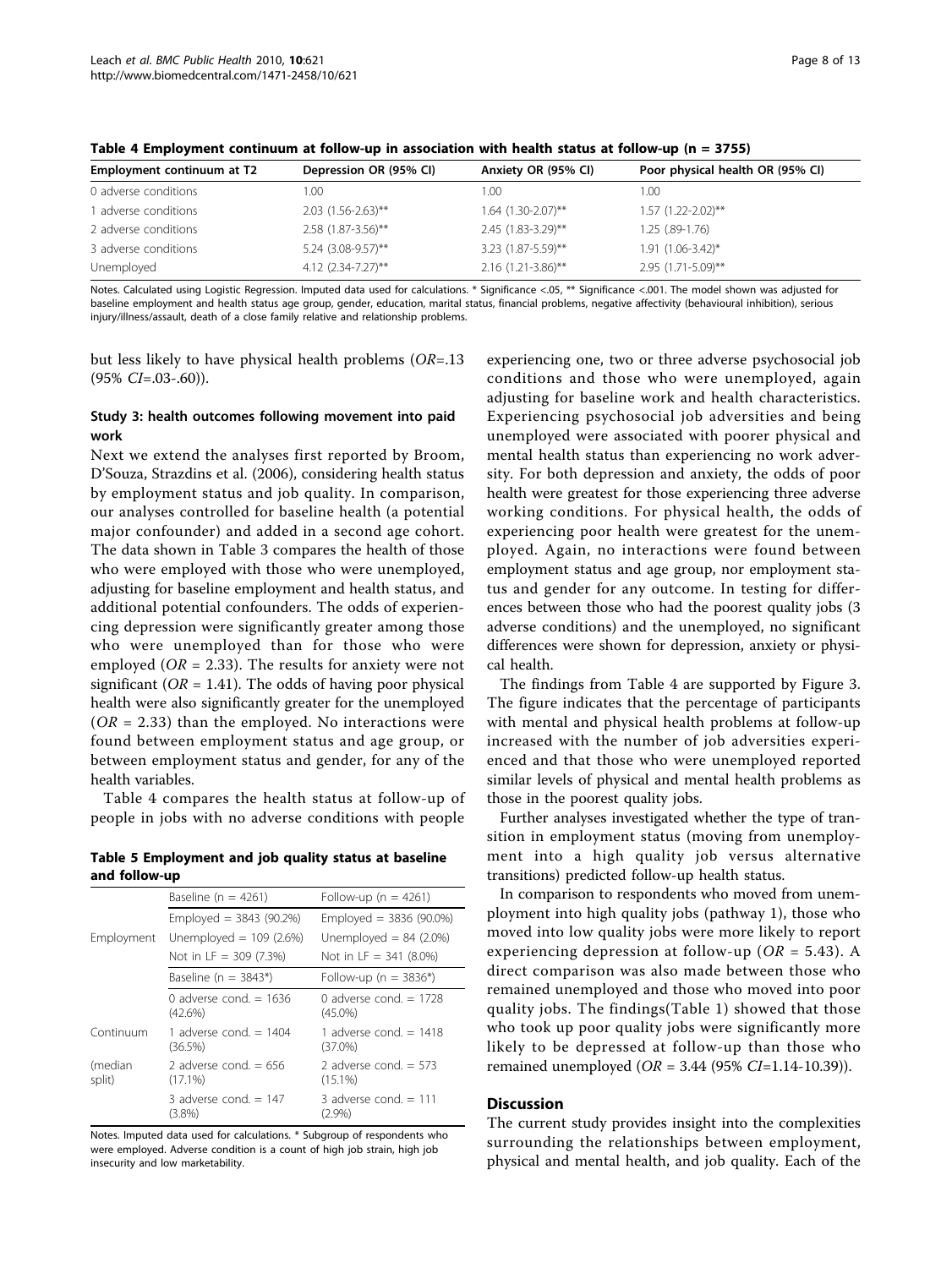|                                | Follow-up                   |                              |                             |                         |                          |              |
|--------------------------------|-----------------------------|------------------------------|-----------------------------|-------------------------|--------------------------|--------------|
|                                | Employed                    | High qual. jobs <sup>a</sup> | Low qual. jobs <sup>b</sup> | <b>Unemployed</b>       | Not in LF                | <b>Total</b> |
| Baseline                       |                             |                              |                             |                         |                          |              |
| Employed                       | 3608 (93.9%)<br>(Exp: 3460) | $\overline{\phantom{a}}$     | $\overline{\phantom{a}}$    | 57 (1.5%)<br>(Exp: 76)  | 178 (4.6%)<br>Exp: 308)  | 100%         |
| High quality jobs <sup>a</sup> | $\overline{\phantom{a}}$    | 2537 (83.5%)<br>(Exp: 2278)  | 324 (10.7%)<br>(Exp: 459)   | 42 (1.4%)<br>(Exp: 60)  | 137 (4.5%)<br>(Exp: 243) | 100%         |
| Low quality jobs <sup>b</sup>  | $\overline{\phantom{a}}$    | 477 (59.4%)<br>(Exp: 602)    | 270 (33.6%)<br>(Exp: 121)   | 15 (1.9%)<br>(Exp: 16)  | 41 (5.1%)<br>(Exp: 64)   | 100%         |
| Unemployed                     | 75 (68.8%)<br>(Exp: 98)     | 54 (49.5%)<br>(Exp: 82)      | 21 (19.3%)<br>((Exp: 16)    | 15 (13.8%)<br>((Exp: 2) | 19 (17.4%)<br>((Exp: 9)  | 100%         |
| Not in Labour Force            | 153 (49.5%)<br>((Exp: 278)  | 125 (40.5%)<br>((Exp: 232)   | 28 (9.1%)<br>(Exp: 47)      | 12 (3.9%)<br>(Exp: 6)   | 144 (46.6%)<br>(Exp: 25) | 100%         |

<span id="page-8-0"></span>

|  |  |  | Table 6 Employment status and job condition transitions from baseline to follow-up ( $n = 4261$ ) |
|--|--|--|---------------------------------------------------------------------------------------------------|
|--|--|--|---------------------------------------------------------------------------------------------------|

Notes. Calculated using cross-tabulations. Imputed data used for calculations. Exp: Expected count of cell frequencies. Bold figures indicate significant differences between observed and expected cell values (p < .05). This was determined with an adjusted residual score <-2.00 or >2.00 (Agresti, 1996 - [[53\]](#page-12-0)). a) 0 or 1 adverse conditions, b) 2 or 3 adverse conditions.

hypotheses proposed received some support. First, we did find some evidence of patterns of 'stickiness' in employment and poor quality jobs. Those respondents who were unemployed at baseline were at increased risk to be unemployed at follow-up and, similarly, those in poor quality jobs at baseline were also likely to be in poor quality work at follow-up. However, contrary to expectations, there was no indication that being unemployed was associated with increased risk of being in a poor quality job. Second, baseline mental and physical health status predicted employment transitions - indicating they may act as barriers to gaining high quality employment. Specifically, in comparison to those who moved into high quality work, those who remained unemployed were more likely to have symptoms of anxiety and physical health problems at baseline, and those who moved into low quality work were more likely to be depressed at baseline. Further, those who transitioned into poor quality work from being unemployed were more likely to be depressed at baseline (than those who remained unemployed). Third, it was indicated that the quality of work people enter into influences their

subsequent mental health status. Those who moved from unemployment into poor quality work were more likely to be depressed at follow-up than those who moved into high quality work.

In combination, these findings shed light on the important and complex inter-relationships between work and health. First they confirm that the relationships between work, health and job quality are not straightforward. While this is not a new discovery, it is often dealt with poorly or ignored in studies of employment. Dooley and Catalano [[44\]](#page-12-0) previously noted that a "comprehensive theory for the unemployment-health relationship would include multiple direct, indirect, reciprocal, and interacting causal pathways" [[[2\]](#page-11-0), p.g. [[30\]](#page-11-0)]. We found that not only does health status influence the type of employment transition people undertake but that at the same time, the type of transition undertaken influences health status. While these results may seem to achieve little in terms of defining causality, they accurately reflect the cyclic nature of the associations involved, and the interplay that occurs between exposure and selection effects [[1](#page-11-0),[45](#page-12-0)]. Tellingly, previous

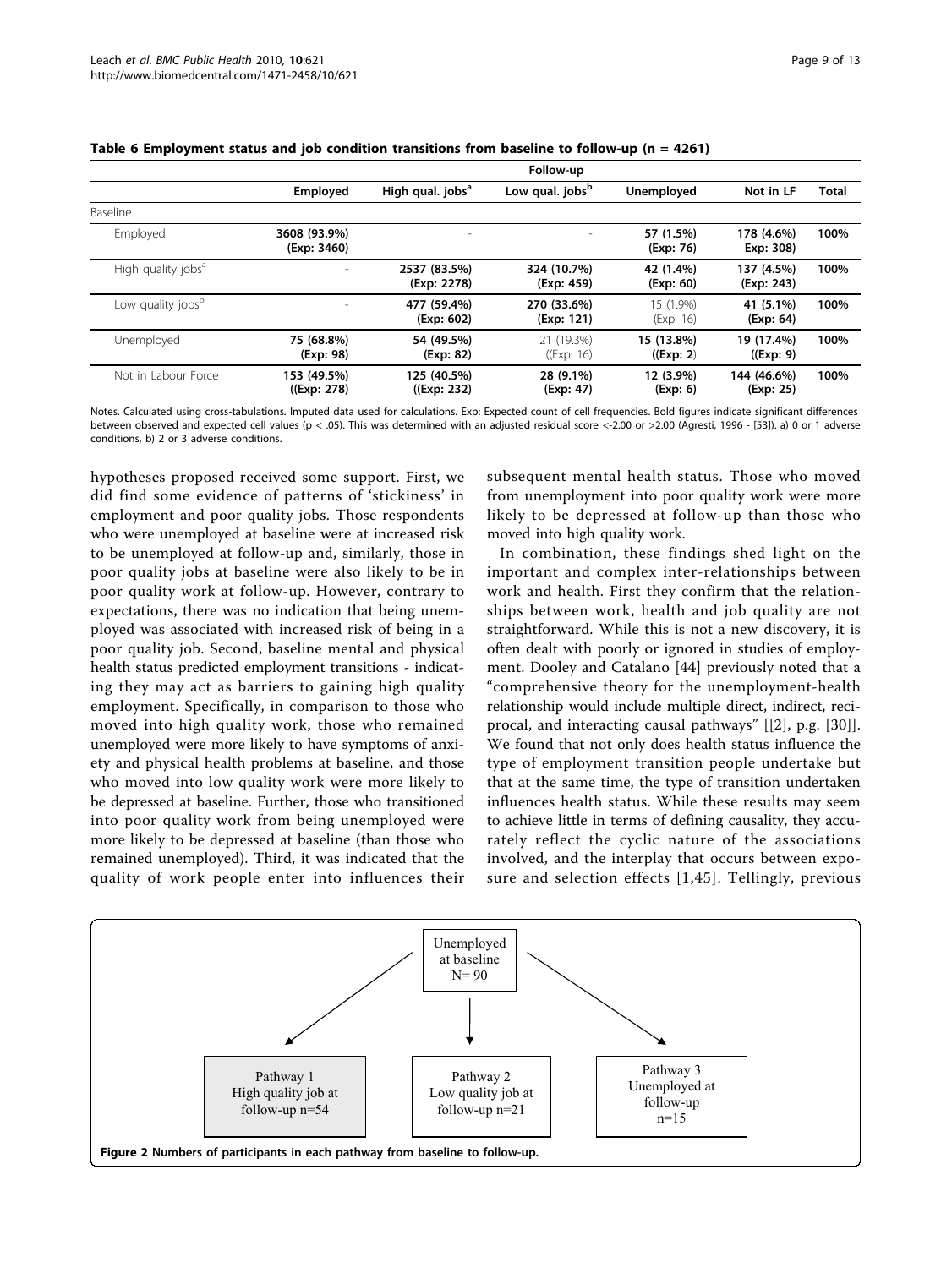<span id="page-9-0"></span>

research has similarly shown that health affects employment opportunities (health selection) [[26,27](#page-11-0)], that employment conditions affect health (exposure) [\[28,29](#page-11-0)], and that job quality is associated with health [[24\]](#page-11-0). The current study is one of the first to show all three of these findings in the one sample group.

Although the relationships between work, health and job quality are dynamic and reciprocal in nature, the current paper illustrates there is some useful predictability in terms of who goes where, and why. Study 1 examined 'stickiness' in patterns of employment and did show that there was consistency in adverse employment circumstances over time. Those who were initially unemployed were more likely to unemployed; those who were initially in poor quality jobs were at increased risk of being subsequently identified in poor quality jobs. This reflects suggestions made in Dooley and Prause [[3](#page-11-0)] that it is becoming more difficult or uncommon for people to move out of their 'employment class' whether it be, unemployment, poor quality work or high quality work. However, our hypothesis that labour market disadvantage would be evident in the clustering of employment in poor quality jobs and unemployment within individuals was not supported. Thus, the current study provides no evidence that there are certain individuals who cycle between unemployment and poor quality jobs. Study 2 provides one explanation for stickiness by demonstrating that baseline health status predicts the type of future employment transitions undertaken. It suggests that if people are unemployed and experiencing symptoms of anxiety or poor physical health they are more likely to remain unemployed than to move into good quality work. Transitioning from unemployment into poor

quality work was also found to be strongly associated with baseline depression. Study 3 highlights the health benefits of good quality work. The findings showed that in comparison to those who gained good quality work after unemployment, the odds of having depression at follow-up were 5 times greater for those who moved to poor quality jobs.

Differences in the findings for depression and physical health status are worth noting. Both studies 2 and 3, found that depression was strongly associated with poor quality work, whether baseline depression predicted transition into poor quality work (study 2) or whether the transition into poor quality work predicted depression (study 3). Although these findings are related, they do seem to reflect two separate effects as the differences in subsequent depression remained after controlling for baseline depression. Study 2 also showed that baseline physical health status was closely associated with persistent unemployment. Together these findings hint that it may be poor physical health status that best defines long-term unemployment, and depression that characterises the people trapped in bad jobs or cycling between bad jobs and unemployment. However, future research with more extended longitudinal data and more participants in each sub-cohort group would be necessary to confirm this hypothesis.

#### Practical implications

The current study has implications for the development of workforce policy and raises new questions for future research. A common component of governments' social inclusion, participation and economic agendas is finding work for the unemployed. The Australian Government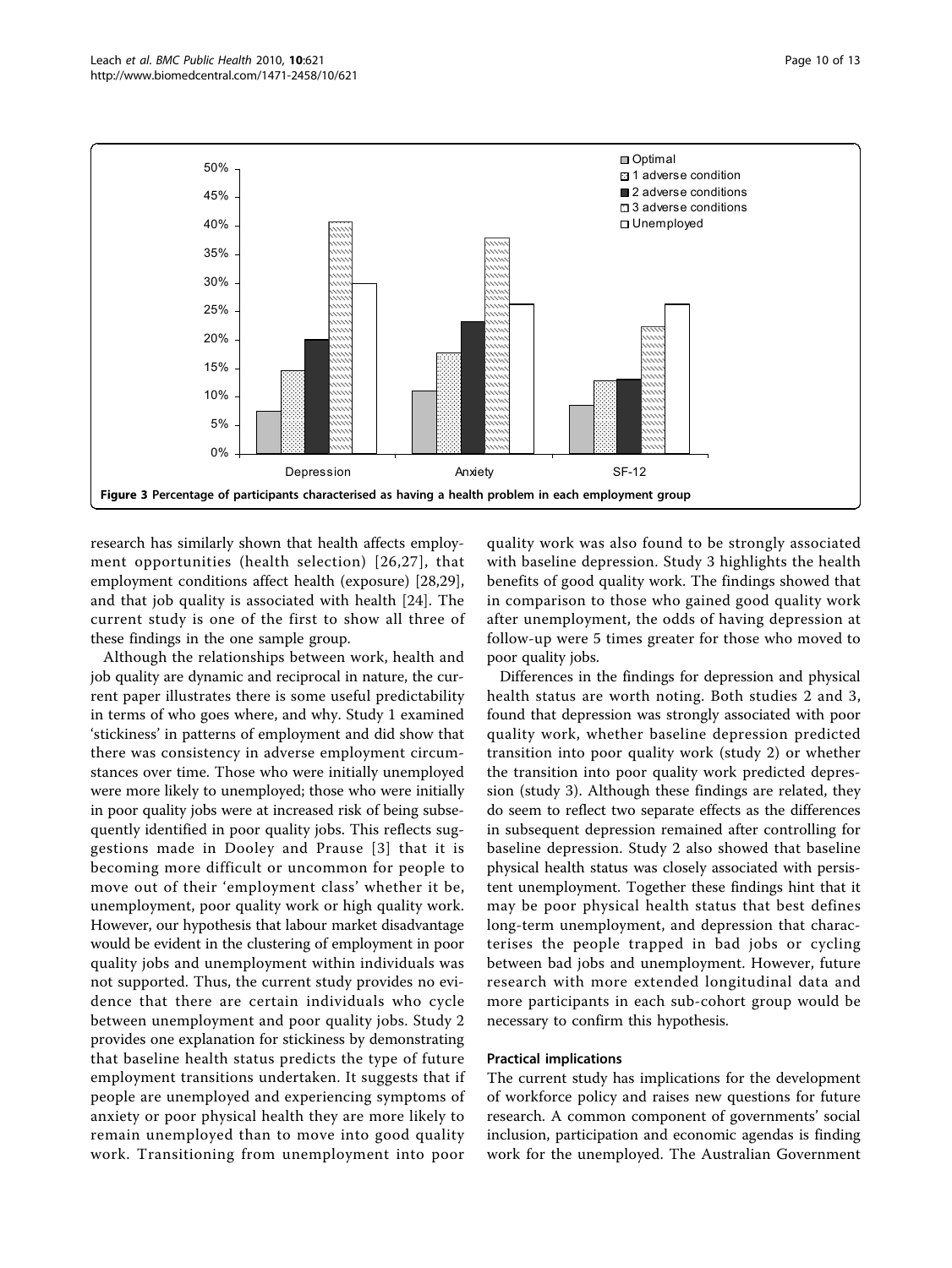report Social Inclusion: Origins, Concepts and Key Themes names 'securing a job' as the key component of social inclusion [[46](#page-12-0)]. The current results suggest that interventions and re-employment programs designed to decrease unemployment should be aware that health is associated with people's likelihood of being caught in patterns of unemployment or poor quality work. Poor health status appears to reduce people's ability to access and retain a good quality job. However, if they succeed in obtaining a good quality job, their health may improve (a key goal of social inclusion policy). Policy makers should recognise that health and social characteristics may affect the likely success and quality of employment outcomes achieved. More broadly, workplace policies which focus on preventing and/or decreasing employment stressors, such as job strain, or on facilitating transition to better quality jobs are more likely to benefit employee's physical and mental health status, and reduce the burden of illness on public health systems.

# Limitations and strengths

Several potential limitations should be considered. First, although the current sample was representative of the population from which it was recruited (Canberra and Queanbeyan, Australia), this region is not necessarily representative of the broader Australian population. Canberra residents have been shown to have higher average weekly incomes and labour force participation and employment rates than the national average [\[47,48](#page-12-0)]. ABS 2006 census data shows that the profile of the workforce in Canberra/Queanbeyan has almost 50% more professionals and much lower rates of persons employed in sales, machinery operators/driver & labourers than the overall Australian population [[49](#page-12-0)]. The PATH sample contained few people who were unemployed or in poor quality jobs and the cohort groups used to investigate the effect of baseline characteristics on employment transitions were small. As a result, the power to detect significant effects within the current study was limited in comparison to a study that may contain a more economically and occupationally diverse sample group. However, it is encouraging to note that the rates of unemployment in the PATH sample are comparable to Canberra/Queanbeyan unemployment rates from the Australian Bureau of Statistics at the time the surveys were conducted (20s baseline 6.89%; 20s follow-up 2.46%; 40s baseline 2.72%; 45s follow-up 1.73%) [[49\]](#page-12-0). Although these figures suggest there is not an under-representation of unemployed people in the PATH data when compared with the local community, given the non-response rate for the survey (approx. 60% - comparable with other response-rates in published medical journals [[50](#page-12-0)]) the risk of bias in the sample and in attrition (particularly regarding socioeconomic factors [[51\]](#page-12-0)) cannot be discounted.

A second limitation is that only two time points, spaced four years apart without any information between these time points, were available for analysis in the current study. As such, the 'baseline' point in the data does not necessarily reflect the commencement of either unemployment or health problems, making it difficult to tease out the direction of causal relationships. Shorter time periods between waves with additional time points would provide a more informative picture of the types of employment transitions people make, and their potential impact on health. Additional time points would also provide detail on duration of unemployment, an important factor that could not be assessed in the current study.

A further limitation is that the measures of physical and mental health and poor job quality were self-report. As such, response-bias or endogeneity may play a role in the significant associations found between health and job quality [[52\]](#page-12-0). This possibility was minimised in the analyses by including negative-affect as a potential covariate. In addition, although the cut-off points used from the self-report measures replicated those adopted in previous published work, and were epidemiologically credible and theoretically reasonable, they are not equivalent to objective measures of job quality or diagnostic measures of mental health. Finally, men and women were combined in the current study to maximise the power to detect significant effects. It is likely that men and women have different reasons for spells of unemployment or poor quality work. Gender interactions are tested throughout the paper to rule out substantial gender differences; however this is an area where further research is required.

Despite these limitations, there are a number of strengths to the current study. Longitudinal studies rarely contain valid measures of employment status and job quality, as well as a range of potential covariates. The unique combination of measures in this study allowed for the adjustment of several covariates known to affect employment status and health outcomes, including negative affectivity and years of education, strengthening the validity of the findings. The adjustment for education is particularly important, as it is possible that links between unemployment and low quality work are centrally due to low levels of education. The significant associations shown in the current study, post-adjustment, suggest there is a strong independent association between mental health and employment circumstances. In addition, the two time points of data available allowed the research to move beyond crosssectional associations, and investigate the relationship between health and employment transitions.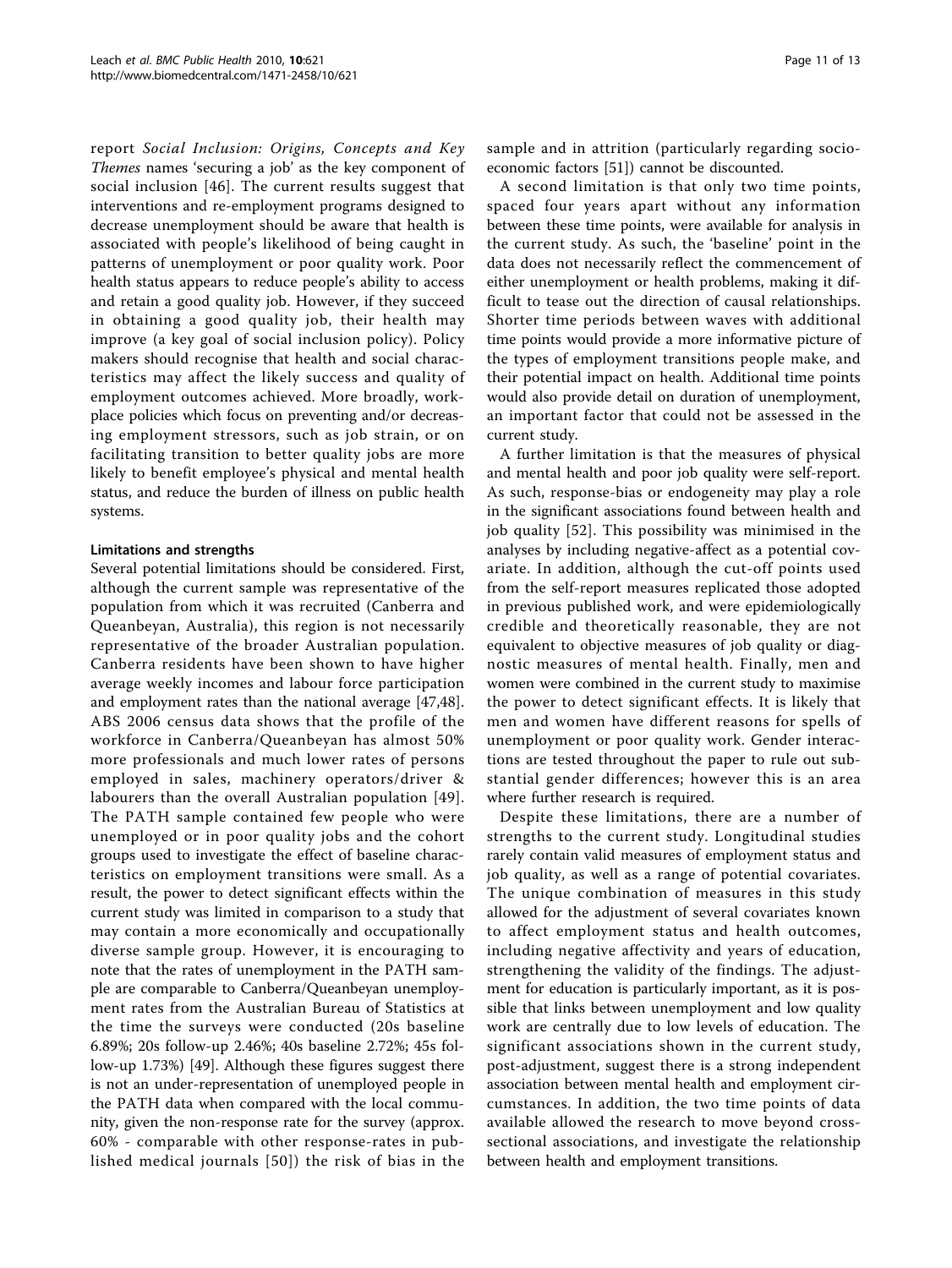#### <span id="page-11-0"></span>Conclusions

Our research shows that the relationships and processes involved in increasing workforce participation and improving health are complex and inter-related. However, it is necessary to tease out the important elements involved in these processes in order to inform effective policies for employment and social exclusion. The current findings show that people are more likely to remain in their current employment circumstances, including unemployment and poor quality work, than to move out of them, and that this association is at least partly predicted by mental and physical health status. The likely best case scenario for people who are unemployed is to gain a good quality job - i.e. a job that is secure, provides future job prospects, and has low levels of strain. Doing so increases their chances of good mental health, and decreases their chances of becoming entrenched in the cycle of unemployment, adverse jobs and poor health status.

#### Acknowledgements

Funding for the PATH study was provided by Program Grant no. 179805 and no. 418039 from the National Health and Medical Research Council (NHMRC), Australia. Peter Butterworth is supported by an NHMRC Career Development Award no. 525410. Bryan Rodgers is supported by NHMRC Fellowship no. 471429. This research project was funded by FaHCSIA under the Deed of Agreement for the provision of Social Policy Research Services. We wish to thank the Chief Investigators of the PATH study for their comments: Kaarin Anstey, Helen Christensen, Simon Easteal, Anthony Jorm, Andrew Mackinnon and Perminder Sachdev. We would also like to thank Trish Jacomb, Karen Maxwell and the PATH interviewers for assistance with the study.

#### Author details

<sup>1</sup> Centre for Mental Health Research, The Australian National University, Canberra, 0200, Australia. <sup>2</sup>National Centre for Epidemiology and Population Health, The Australian National University, Canberra, 0200, Australia. <sup>3</sup> Australian Demographic and Social Research Institute, The Australian National University, Canberra, 0200, Australia.

#### Authors' contributions

All authors participated in the original conception and design of the study. LL conducted the statistical analyses. PB and BR were involved in the design and acquisition of the survey data. LL, PB and LS wrote the initial drafts of the paper. PB, LS, DB, BR and SO provided comments on the manuscript. All authors read and approved the final manuscript.

#### Competing interests

The authors declare that they have no competing interests.

#### Received: 23 December 2009 Accepted: 19 October 2010 Published: 19 October 2010

#### References

- 1. Bartley M: Unemployment and health: selection or causation a false antithesis? Sociol Health Illn 1988, 10:41-67.
- Atkinson T, Cantillon B, Marlier E, Nolan B: Social Indicators: The EU and Social Inclusion United Kingdom, Oxford, Oxford University Press 2002.
- 3. Dooley D, Prause J: The Social Costs of Underemployment United Kingdom, Cambridge University Press 2004.
- 4. Lindsay C, McQuaid RW: Avoiding the 'McJobs': Unemployed job seekers and attitudes to service work. Work, Employ Soc 2004, 18:297-318.
- 5. Sassen S: Service employment refimes and the new poverty. In Urban Poverty and the Underclass. Edited by: Mingione E. Oxford, Blackwell; 1996:.
- 6. Jackman R, Laylard R: Does Long-Term Unemployment Reduce a Person's Chance of a Job? A Time-Series Test. Economica 1991, 58(229):93-106.
- 7. Caspi A, Wright BR, Moffitt TE, Silva PA: Early failure in the labor market: Childhood and adolescent predictors of unemployment in the transition to adulthood. Am Sociol Rev 1998, 63:424-451.
- 8. Jin RL, Shah CP, Svoboda TJ: The impact of unemployment on health: a review of the evidence. Can Med Assoc J 1995, 153(5):529-540.
- 9. Dooley D, Fielding J, Levi L: Health and unemployment. Ann Rev Public Health 1996, 17:449-465.
- 10. Brenner MH: Economic instability, unemployment rates, behavioral risks, and mortality rates in Scotland, 1952-1983. Int J Health Services 1987, 17(3):475-487.
- 11. Levi L: [Work, stress and health.](http://www.ncbi.nlm.nih.gov/pubmed/6535251?dopt=Abstract) Scand J Work Environ Health 1984, 10(6):495-500.
- 12. Arnetz BB, Brenner SO, Levi L, Hjelm R, Petterson IL, Wasserman J, Petrini B, Eneroth P, Kallner A, Kvetnansky R, et al: [Neuroendocrine and](http://www.ncbi.nlm.nih.gov/pubmed/1891571?dopt=Abstract) [immunologic effects of unemployment and job insecurity.](http://www.ncbi.nlm.nih.gov/pubmed/1891571?dopt=Abstract) Psychother Psychosom 1991, 55(2-4):76-80.
- 13. Dooley D, Catalano R, Hough R: Unemployment and alcohol disorder in 1910 and 1990: drift versus social causation. J Occup Organ Psychol 1992, 65:277-290.
- 14. Janlert U, Hammarstrom A: [Alcohol consumption among unemployed](http://www.ncbi.nlm.nih.gov/pubmed/1591521?dopt=Abstract) [youths: results from a prospective study.](http://www.ncbi.nlm.nih.gov/pubmed/1591521?dopt=Abstract) Br J Addict 1992, 87(5):703-714.
- 15. Lee A, Crombie IK, Smith WC, Tunstall-Pedoe HD: [Cigarette smoking and](http://www.ncbi.nlm.nih.gov/pubmed/1776044?dopt=Abstract) [employment status.](http://www.ncbi.nlm.nih.gov/pubmed/1776044?dopt=Abstract) Soc Sci Med 1991, 33(11):1309-1312.
- 16. Dooley D, Catalano R, Wilson G: [Depression and unemployment: panel](http://www.ncbi.nlm.nih.gov/pubmed/7639201?dopt=Abstract) [findings from the Epidemiologic Catchment Area study.](http://www.ncbi.nlm.nih.gov/pubmed/7639201?dopt=Abstract) Am J Community Psychol 1994, 22(6):745-765.
- 17. Lajer M: [Unemployment and hospitalization among bricklayers.](http://www.ncbi.nlm.nih.gov/pubmed/7112053?dopt=Abstract) Scand J Soc Med 1982, 10(1):3-10.
- 18. Kiernan M, Toro PA, Rappaport J, Seidman F; [Economic predictors of](http://www.ncbi.nlm.nih.gov/pubmed/2636540?dopt=Abstract) [mental health service utilization: a time-series analysis.](http://www.ncbi.nlm.nih.gov/pubmed/2636540?dopt=Abstract) Am J Community Psychol 1989, 17(6):801-820.
- 19. Platt S: [Unemployment and suicidal behaviour: a review of the literature.](http://www.ncbi.nlm.nih.gov/pubmed/6382623?dopt=Abstract) Soc Sci Med 1984, 19(2):93-115.
- 20. Morrell S, Taylor R, Quine S, Kerr C: [Suicide and unemployment in](http://www.ncbi.nlm.nih.gov/pubmed/8480219?dopt=Abstract) [Australia 1907-1990.](http://www.ncbi.nlm.nih.gov/pubmed/8480219?dopt=Abstract) Soc Sci Med 1993, 36(6):749-756.
- 21. Pritchard C: [Is there a link between suicide in young men and](http://www.ncbi.nlm.nih.gov/pubmed/1617355?dopt=Abstract) [unemployment? A comparison of the UK with other European](http://www.ncbi.nlm.nih.gov/pubmed/1617355?dopt=Abstract) [Community Countries.](http://www.ncbi.nlm.nih.gov/pubmed/1617355?dopt=Abstract) Br J Psychiatry 1992, 160:750-756.
- 22. Fairweather AK, Anstey KJ, Rogers B, Butterworth P: [Factors distinguishing](http://www.ncbi.nlm.nih.gov/pubmed/16734946?dopt=Abstract) [suicide attempters from suicide ideators in a community sample: social](http://www.ncbi.nlm.nih.gov/pubmed/16734946?dopt=Abstract) [issues and physical health problems.](http://www.ncbi.nlm.nih.gov/pubmed/16734946?dopt=Abstract) Psychol Med 2006, 36(9):1235-1245.
- 23. Stansfeld S, Candy B: [Psychosocial work environment and mental health](http://www.ncbi.nlm.nih.gov/pubmed/17173201?dopt=Abstract)[a meta-analytic review.](http://www.ncbi.nlm.nih.gov/pubmed/17173201?dopt=Abstract) Scand J Work Environ Health 2006, 32(6):443-462.
- 24. Broom DH, D'Souza RM, Strazdins L, Butterworth P, Parslow R, Rodgers B: [The lesser evil: bad jobs or unemployment? A survey of mid-aged](http://www.ncbi.nlm.nih.gov/pubmed/16597477?dopt=Abstract) [Australians.](http://www.ncbi.nlm.nih.gov/pubmed/16597477?dopt=Abstract) Soc Sci Med 2006, 63(3):575-586.
- 25. Mastekassa A: Unemployment and health: Selection effects. J Appl Soc Psychol 1996, 6:189-205.
- 26. Arrow JO: Estimating the influence of health as a risk factor on unemployment: a survival analysis of employment durations for workers surveyed in the German Socio-Economic Panel (1984-1990). Soc Sci Med 1996 42(12):1651-1659.
- 27. Heponiemi T, Elovainio M, Manderbacka K, Aalto AM, Kivimaki M, Keskimaki I: [Relationship between unemployment and health among](http://www.ncbi.nlm.nih.gov/pubmed/17905052?dopt=Abstract) [health care professionals: health selection or health effect?](http://www.ncbi.nlm.nih.gov/pubmed/17905052?dopt=Abstract) J Psychosom Res 2007, 63(4):425-431.
- 28. Reine I, Novo M, Hammarstrom A: [Does transition from an unstable](http://www.ncbi.nlm.nih.gov/pubmed/18477384?dopt=Abstract) [labour market position to permanent employment protect mental](http://www.ncbi.nlm.nih.gov/pubmed/18477384?dopt=Abstract) [health? Results from a 14-year follow-up of school-leavers.](http://www.ncbi.nlm.nih.gov/pubmed/18477384?dopt=Abstract) BMC Public Health 2008, 8:159.
- 29. Strandh M: Different exit routes from unemployment and their impact on mental well-being: the role of the economic situation and the predictability of the life course. Work Employ Soc 2000, 14(3):459-479.
- Vuori J, Silvonen J: The benefits of a preventive job search program on re-employment and mental health at 2-year follow-up. J Occup Organ Psychol 2005, 78:43-52.